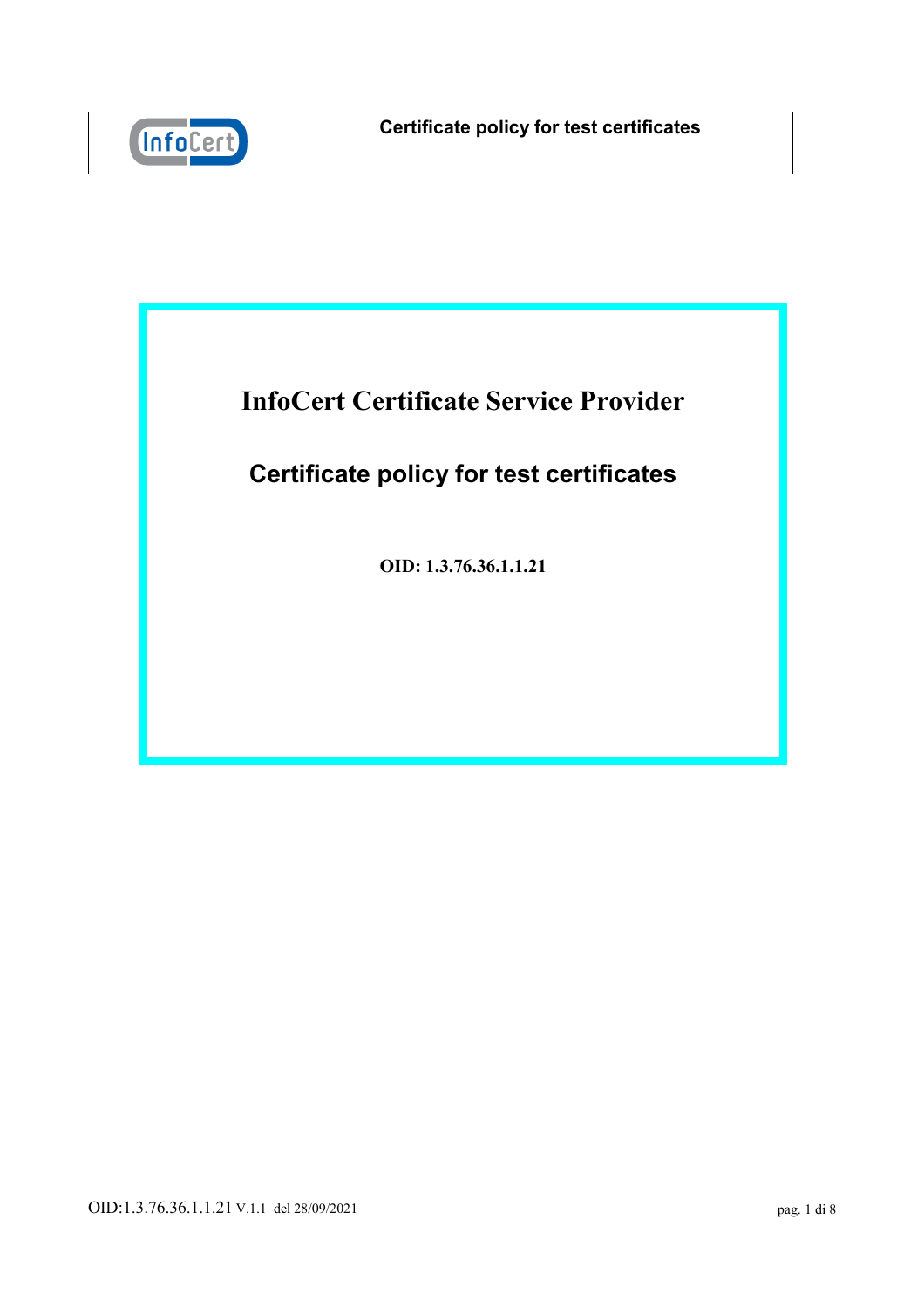

# **Table of Contents**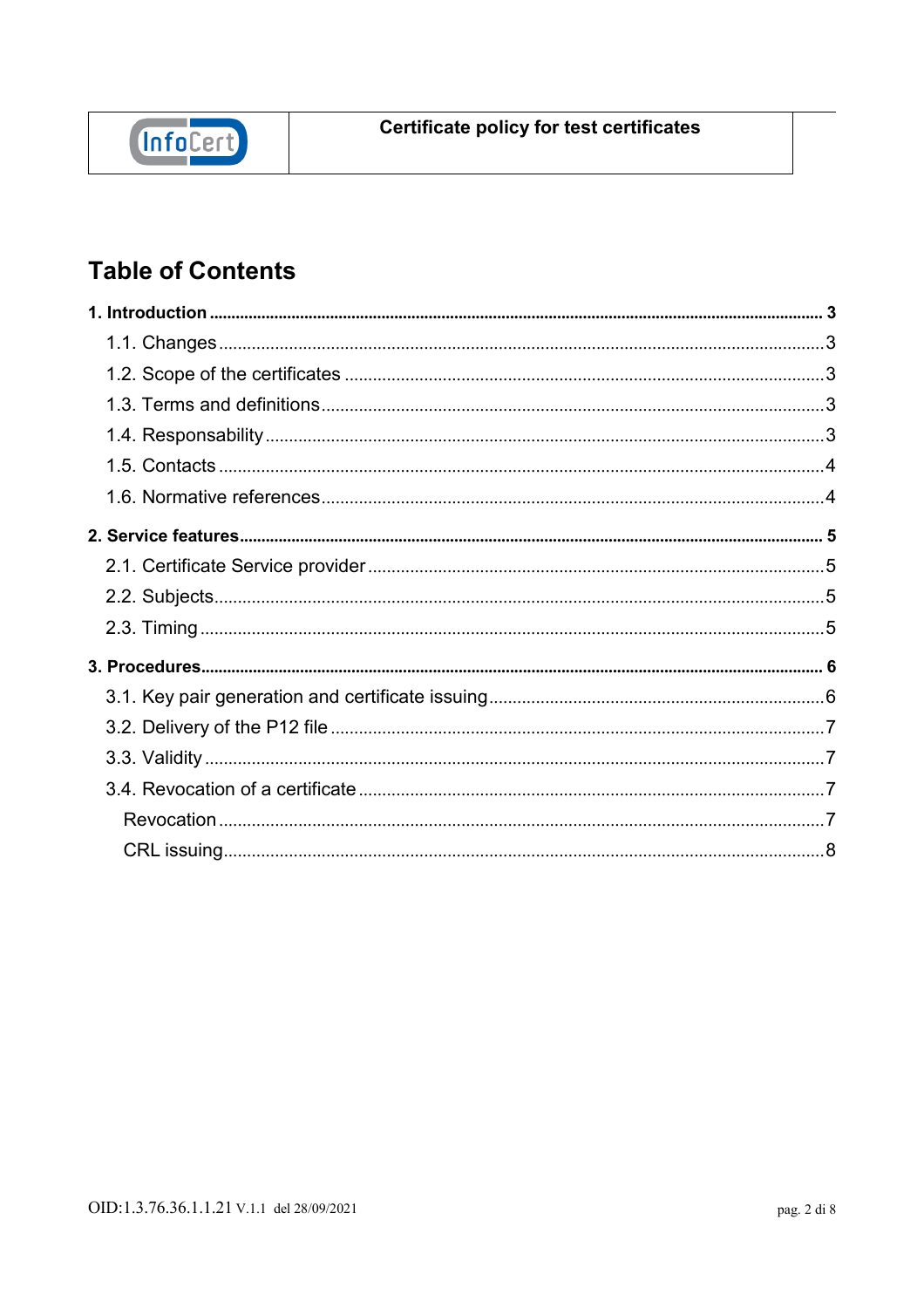

### <span id="page-2-0"></span>**1. Introduction**

The present document states the rules and the operational procedures to be followed for the issuing of X.509 certificates with test purposes.

Requiring a certificate under this policy entails the complete acceptance of the rules stated hereafter. References to this policy are inside the certificates, in compliance with the applicable standard (see the "Normative reference" section).

#### **The relying parties using this certificates for a signature verification are so informed about the purposes of the certificates and the limitations of liability.**

InfoCert can change this document at any time. Any new version supersedes the previous one. For a certificate, the applicable policy is the one in force at the time of its issuing, till the certificate expiration.

Version and issuing date are on the footer of each page. This policy has the OID:1.3.76.36.1.1.21

| InfoCert                       | 1.3.76.36        |
|--------------------------------|------------------|
| Certification-Service-Provider | 1.3.76.36.1      |
| Certificate-policy             | 1.3.76.36.1.1    |
| Test certificates              | 1.3.76.36.1.1.21 |

This policy is published on the web site[:http://www.firma.infocert.it](http://www.firma.infocert.it/)

#### <span id="page-2-1"></span>**1.1. Changes**

| Versione/Release n°:          | 1.1                           | <b>Data Versione/Release:</b> | 28/09/2021 |
|-------------------------------|-------------------------------|-------------------------------|------------|
| <b>Descrizione modifiche:</b> | Change of contact information |                               |            |
| <b>Motivazioni:</b>           | Review                        |                               |            |

| Versione/Release n°:          | 1.0         | <b>Data Versione/Release:</b> | 02/04/2009 |
|-------------------------------|-------------|-------------------------------|------------|
| <b>Descrizione modifiche:</b> | None        |                               |            |
| <b>Motivazioni:</b>           | First issue |                               |            |

#### <span id="page-2-2"></span>**1.2. Scope of the certificates**

**The key pairs and the certificates generated and issued under this policy are for test purposes only and do not have any legal value.**

**InfoCert assumes NO LIABILITY for the usage of key pairs and certificates issued under this policy. Any information included in the certificate is for test purposes only.**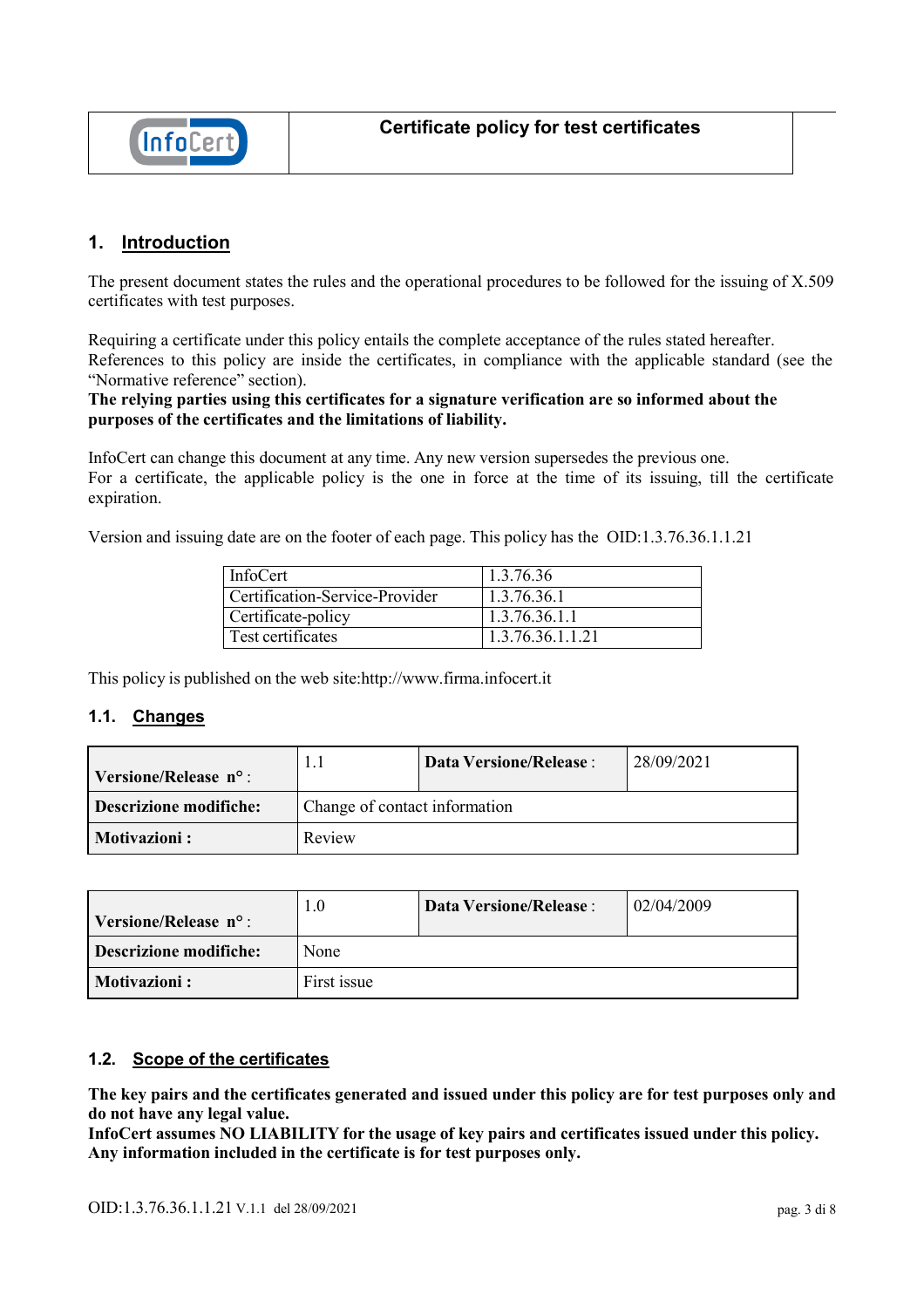

# <span id="page-3-0"></span>**1.3. Terms and definitions**

Refers to the Normative Reference section

# <span id="page-3-1"></span>**1.4. Responsability**

InfoCert is responsible of this document.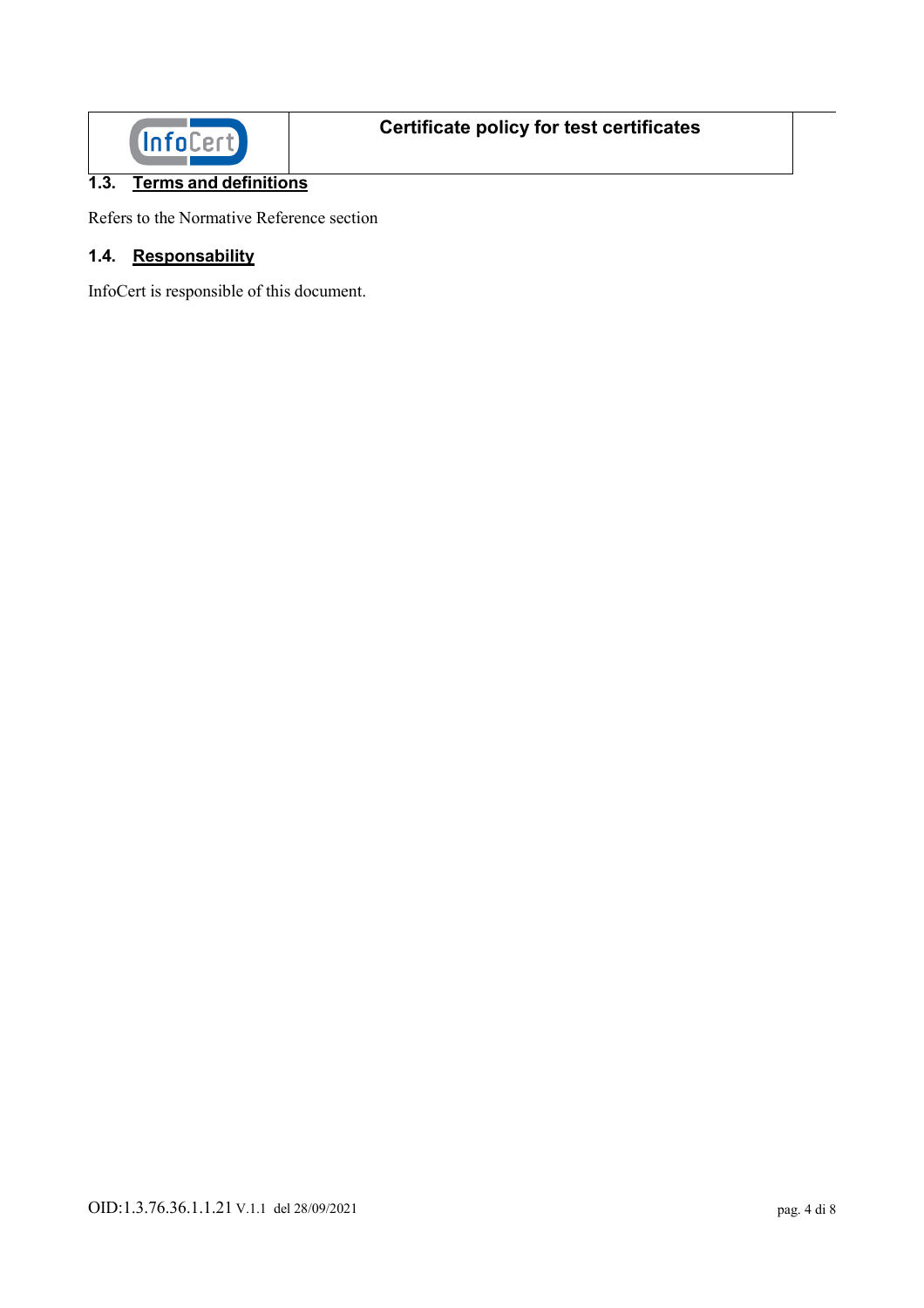

#### <span id="page-4-0"></span>**1.5. Contacts**

InfoCert S.p.A. **Responsabile del Servizio di Certificazione Digitale** Piazza Luigi da Porto n.3 35131 Padova Telephone number: +39 06 836691 Fax: +39 06 23328861 Call Center: see the link<https://help.infocert.it/contatti/> Web: [https://www.firma.infocert.it](https://www.firma.infocert.it/) e-mail: [firma.digitale@legalmail.it](mailto:firma.digitale@legalmail.it)

#### <span id="page-4-1"></span>**1.6. Normative references**

- [1] ETSI TS 102 042 "*Policy requirements for certification authorities issuing public key certificates*" Aprile 2002
- [2] RFC 5280 (2008): "Internet X.509 Public Key Infrastructure Certificate and CRL Profile"
- [3] RFC 3161 (2001): " Internet X.509 Public Key Infrastructure Time Stamp Protocol (TSP)"
- [4] RFC 2527 (1999): "Internet X.509 Public Key Infrastructure Certificate Policy and Certification Practices Framework"
- [5] Information Technology Open Systems Interconnection The Directory: Authentication Framework; ITU-T Recommendation X.509 (1997) | ISO/IEC 9594-8
- [6] PKCS 12 v1.0: Personal Information Exchange Syntax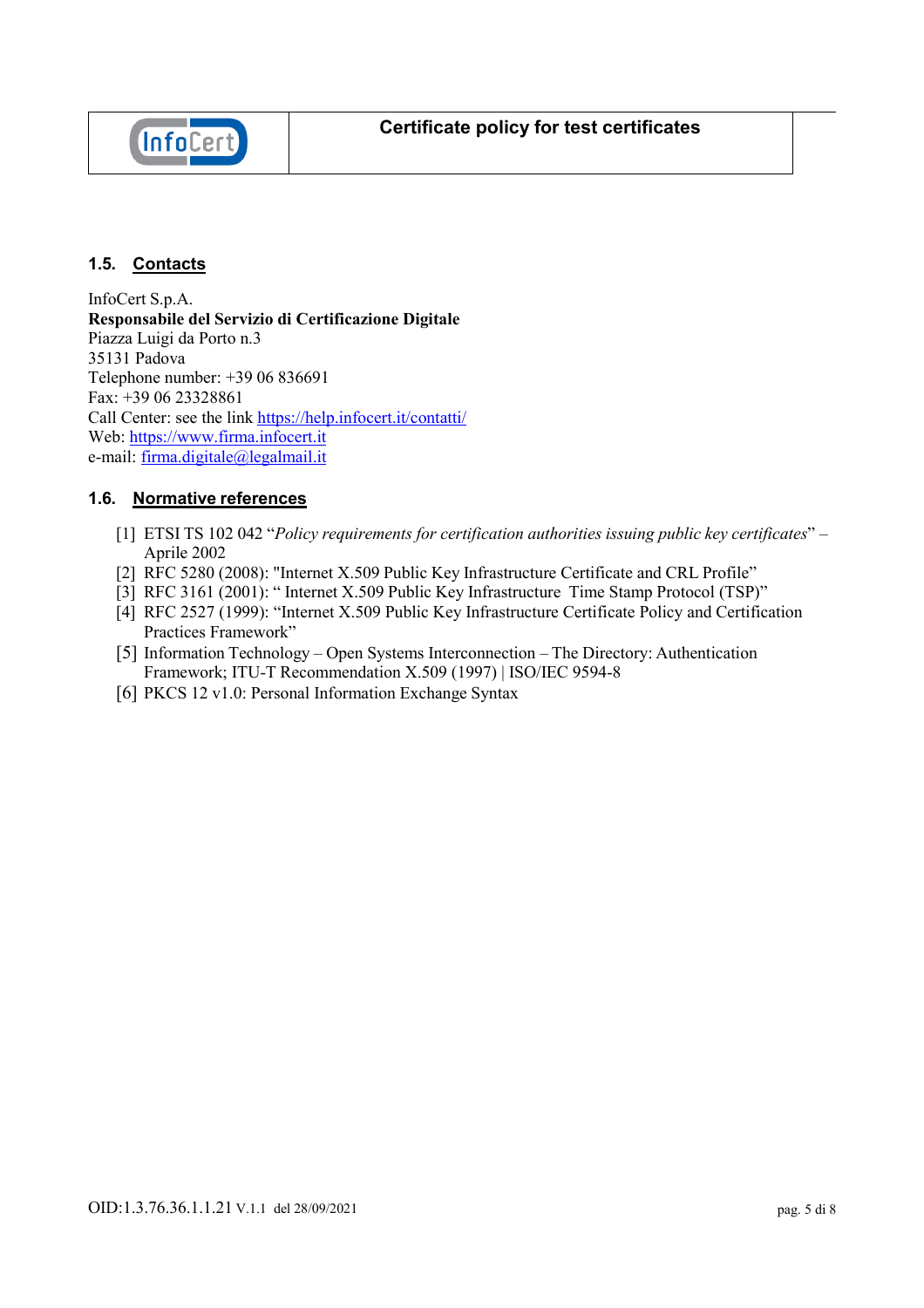

# <span id="page-5-0"></span>**2. Service features**

## <span id="page-5-1"></span>**2.1. Certificate Service provider**

| Name                             | InfoCert - Società per azioni               |
|----------------------------------|---------------------------------------------|
|                                  | Company managed and coordinated by Tinexta  |
|                                  | S.p.A.                                      |
| Registered office                | Piazza Sallustio n.9, 00187, Rome, Italy    |
| Head office                      | Via Marco e Marcelliano n. 45 - 00147 Rome, |
|                                  | <b>Italy</b>                                |
| Legal representative             | Danilo Cattaneo                             |
|                                  | As Managing Director                        |
| Phone                            | $+3906836691$                               |
| VAT number and Business register | 07945211006                                 |
| number                           |                                             |
| Web site                         | http://www.firma.infocert.it/               |

#### <span id="page-5-2"></span>**2.2. Subjects**

The certificate subject can be a physical person, a legal entity (i.e. a company/corporation), a device, a website, other.

### <span id="page-5-3"></span>**2.3. Timing**

The timing for the key pairs generation and for the issuing of the certificate will be agreed separately.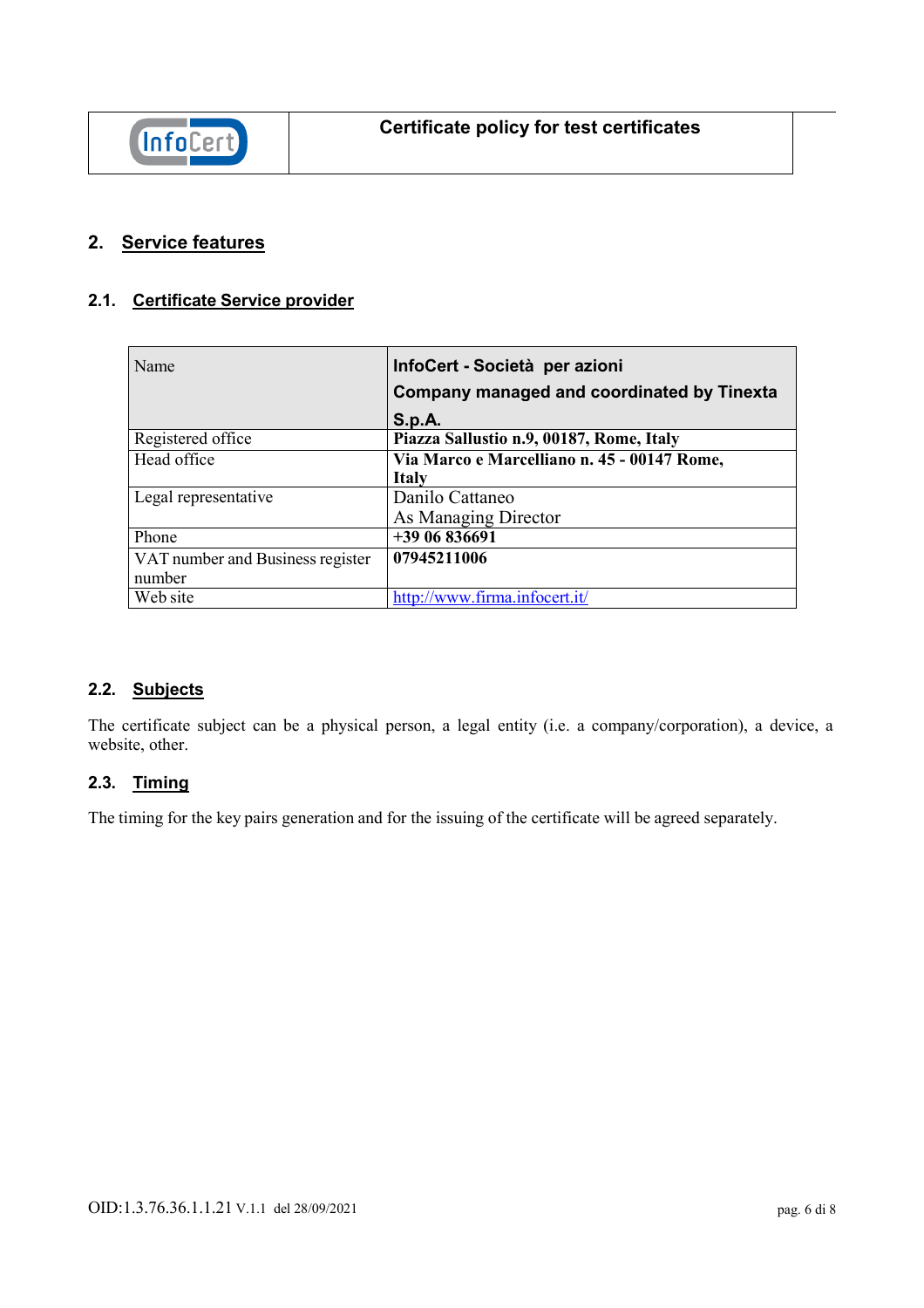

# <span id="page-6-0"></span>**3. Procedures**

Since the scope of the certificate is for test only, there are no strict rules for the issuing of the certificates. Who requires the certificate SHALL sign an agreement with InfoCert, explicitly accepting the rules stated in this policy. If the agreement foresees a payment, the certificate will be issued only after Infocert will have received the confirmation.

Then, who requires the certificate SHALL send the data to fill in the certificate (fields in bold are mandatory):

- **Country**
- **Common Name**
- Given Name
- Surname
- **Title**
- **Organization**
- locality
- **email**
- validity period (or end of validity time). The validity period CAN NOT be longer than 1 (one) year.

The data SHALL be sent at the InfoCert contact  $(\S1.4)$ , quoting the agreement and the payment data, if applicable. The agreement may also define alternative methods of payment and data provisioning. In any case, it is mandatory to supply the email address and phone number of a contact point person, to be contacted for any clarification.

#### <span id="page-6-1"></span>**3.1. Key pair generation and certificate issuing**

After receiving the foreseen data, InfoCert will check them and, in case of problem, will get in touch with the contact person indicated in the request.

If everything is right, the contact person SHALL choose a passphrase for the protection of key pairs and certificates.

InfoCert will generate the key pairs in its own premises. Then it will issue the corresponding certificate and will fill in the Subject Distinguished Name fields with the user supplied data.

Key pair and certificate are then stored in a PKCS#12 file, encoded PEM, protected by the passphrase chosen by the contact point.

The certificates are based on the RSA algorithm, with a 1024 bit key length.

The certificate is compliant with the standard ITU X.509 v3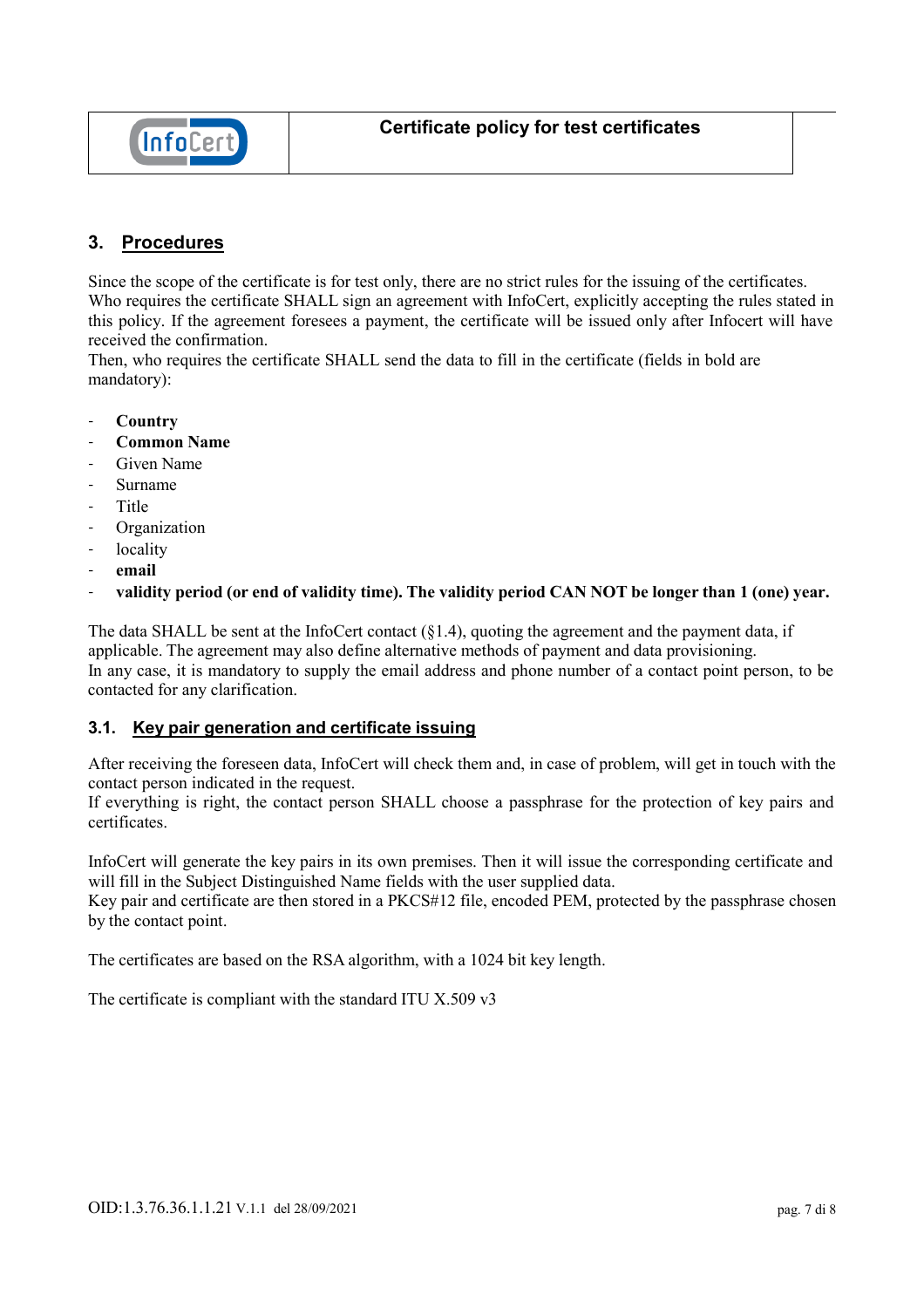

The applicant MAY indicate the required value for tha *KeyUsage* and the *ExtendedKeyUsage* extensions.

The certificates *KeyUsage* attribute MAY have one or more of the following values: digitalSignature  $(0)$ ,<br>nonRepudiation  $(1)$ ,  $(1)$ , -- recent editions of X.509 have renamed this bit to contentCommitment keyEncipherment (2), dataEncipherment (3), keyAgreement (4)

Given the scope of the certificate, all the combinations are admitted. If not specified the *KeyUsage* will take the values:  $digitalSignature + keyEncipherment + keyAgreement$ 

The related attribute *ExtendedKeyUsage* will have the fixed value: ClientAuthentication + Emailprotection.

### <span id="page-7-0"></span>**3.2. Delivery of the P12 file**

The PKCS#12 file with extension p12 will be sent to the contact person, with a commonly agreed procedure.

#### <span id="page-7-1"></span>**3.3. Validity**

The certificates has a time limited validity, stated by the field (*validity*), with the attributes (*not before*) and *(not after).*

> **NOTE** The date are expressed in the UTC format (see RFC 5280)

## *year-month-day-hour-minutes-seconds-timezone* {YYYYMMDDHHMMSSZ}

Outside of this time range, the certificate is not valid.

#### <span id="page-7-2"></span>**3.4. Revocation of a certificate**

The validity status of a certificate can be reduced by inserting it in the CRL Certificate Revocation List. A verification application compliant with the normative reference SHALL check the presence of the certificate in the CRL.

A signature based on a certificate expired or revoked SHOULD be considered not valid.

#### <span id="page-7-3"></span>**Revocation**

The revocation can be required by InfoCert or by the contact person The revocation  $SHOULD<sup>1</sup>$  be required in case of:

<span id="page-7-4"></span><sup>&</sup>lt;sup>1</sup> Usually the verb used here is SHALL, but given the test purposes, the option is recommended, not mandatory